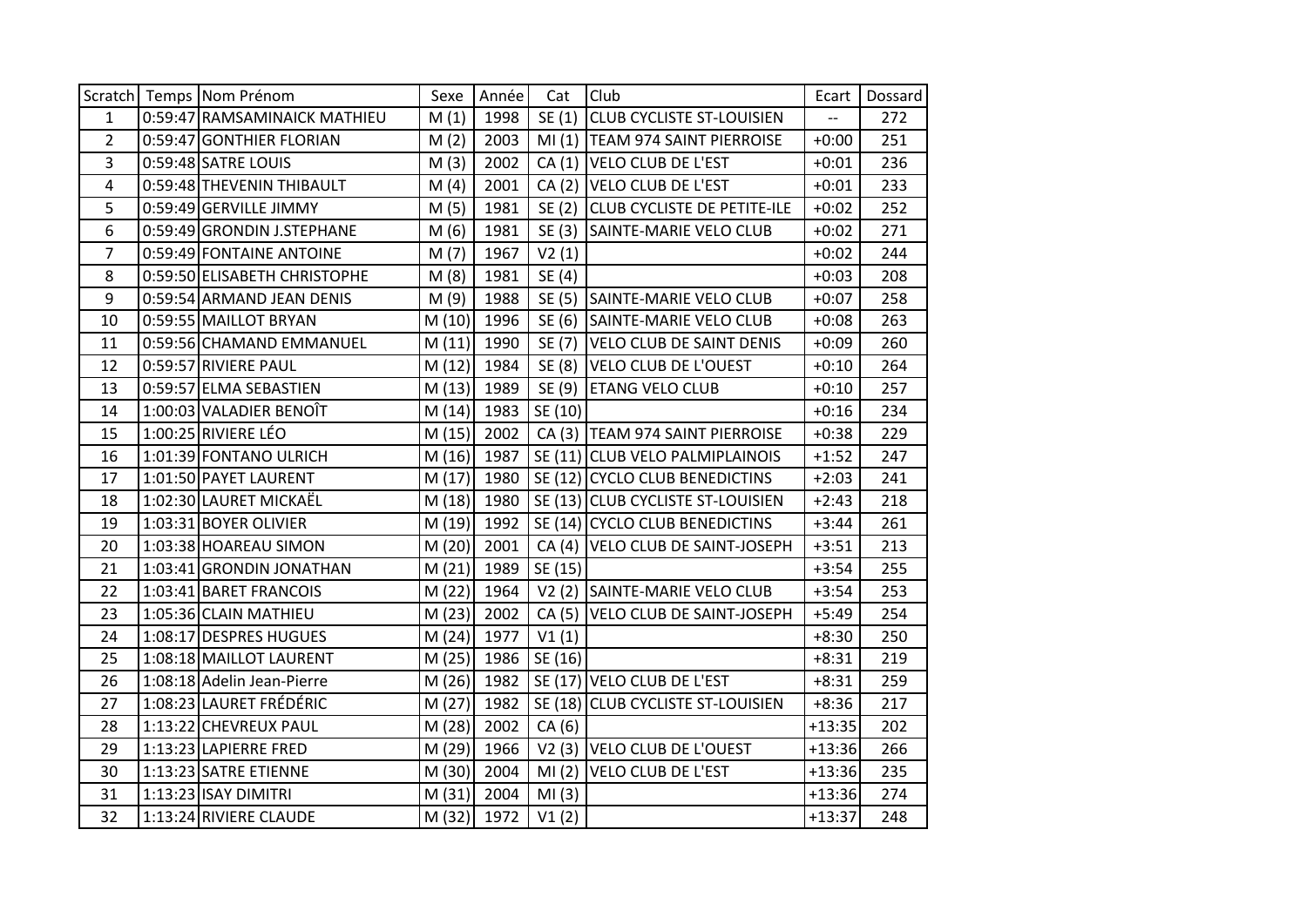| 33 | 1:13:30 FUMONDE MARC             | M(33)  | 1990 | SE(19)  |                                   | $+13:43$ | 243 |
|----|----------------------------------|--------|------|---------|-----------------------------------|----------|-----|
| 34 | 1:13:30 CORRE ANAELLE THÉRÈSE    | F(1)   | 1985 | SE (1)  |                                   | $+13:43$ | 205 |
| 35 | 1:13:34 COCHARD ROMARIC          | M(34)  | 1991 | SE (20) |                                   | $+13:47$ | 245 |
| 36 | 1:13:34 SAVIGNY J.ALFRED         | M(35)  | 1969 | V1(3)   |                                   | $+13:47$ | 249 |
| 37 | 1:13:42 LEGROS KASSANDRA         | F(2)   | 2003 |         | MI (1) CYCLO CLUB BENEDICTINS     | $+13:55$ | 240 |
| 38 | 1:14:05 FERRERE MIKE             | M (36) | 1976 |         | V1 (4) VELO CLUB DE SAINT-JOSEPH  | $+14:18$ | 262 |
| 39 | 1:14:05 VATEL ARTHUR             | M (37) | 1990 |         | SE (21) CLUB CYCLISTE ST-LOUISIEN | $+14:18$ | 256 |
| 40 | 1:15:14 MUSSARD REGIS            | M (38) | 2003 |         | MI (4) VELO CLUB DE SAINT-JOSEPH  | $+15:27$ | 270 |
| 41 | 1:15:30 Chelier Alain            | M (39) | 1966 |         | V2 (4) VELO CLUB DE SAINT DENIS   | $+15:43$ | 275 |
| 42 | 1:16:02 MARIANNE KÉVIN           | M(40)  | 1986 |         | SE (22) CLUB VELO PALMIPLAINOIS   | $+16:15$ | 221 |
| 43 | 1:17:31 TECHER JEAN-FRANÇOIS     | M(41)  | 1958 | V2(5)   |                                   | $+17:44$ | 232 |
| 44 | 1:17:31 MAILLOT WILFRID          | M(42)  | 1963 | V2(6)   |                                   | $+17:44$ | 220 |
| 45 | 1:18:18 MELLON ERWAN             | M(43)  | 2004 | MI(5)   |                                   | $+18:31$ | 223 |
| 46 | 1:18:18 MAILLOT MARVYN           | M(44)  | 2004 |         | MI (6) VELO CLUB DE SAINT-JOSEPH  | $+18:31$ | 269 |
| 47 | 1:19:54 DORSEUIL JOHAN           | M(45)  | 1978 | SE (23) |                                   | $+20:07$ | 237 |
| 48 | 1:19:55 MORILHAT EDGAR           | M (46) | 2001 | CA (7)  |                                   | $+20:08$ | 226 |
| 49 | 1:19:55 LAFABLE MICJAEL          | M(47)  | 1973 | V1(5)   |                                   | $+20:08$ | 246 |
| 50 | 1:19:55 MOREL CHRISTOPHE         | M(48)  | 1989 | SE (24) |                                   | $+20:08$ | 224 |
| 51 | 1:19:57 GEVIA JIMMY              | M (49) | 1969 | V1(6)   |                                   | $+20:10$ | 212 |
| 52 | 1:19:58 RAMSAMINAICK DOMINIQUE   | M (50) | 1975 | V1(7)   |                                   | $+20:11$ | 273 |
| 53 | 1:21:51 ARHEL YANN RAPHAËL       | M(51)  | 1981 |         | SE (25) CLUB VELO PALMIPLAINOIS   | $+22:04$ | 200 |
| 54 | 1:22:16 COMBARD MADELINE         | F(3)   | 1996 | SE(2)   |                                   | $+22:29$ | 204 |
| 55 | 1:23:46 DIJOUX J.ELIE            | M(52)  | 1979 | SE (26) |                                   | $+23:59$ | 242 |
| 56 | 1:24:07 DUBARD JIMMY             | M(53)  | 1986 | SE (27) |                                   | $+24:20$ | 238 |
| 57 | 1:26:51 XAVIER CLEMENT           | M(54)  | 2004 |         | MI (7) VELO CLUB DE SAINT-JOSEPH  | $+27:04$ | 239 |
| 58 | 1:27:07 PAYET ANTHONY            | M(55)  | 2000 | JU(1)   |                                   | $+27:20$ | 227 |
| 59 | 1:27:20 HOAREAU JULIEN           | M (56) | 2004 |         | MI (8) VELO CLUB DE SAINT-JOSEPH  | $+27:33$ | 267 |
| 60 | 1:27:20 MELLON PAUL              | M (57) | 1974 | V1(8)   |                                   | $+27:33$ | 222 |
| 61 | 1:33:52 LAURET PIERRE FRANCOIS   | M (58) | 1949 | V3(1)   |                                   | $+34:05$ | 216 |
| 62 | 1:35:04 HOAREAU PIERRE ANDRE     | M (59) | 1975 | V1(9)   |                                   | $+35:17$ | 268 |
| 63 | 1:35:05 MOREL JEAN HARRY         | M (60) | 1962 | V2(7)   |                                   | $+35:18$ | 225 |
| 64 | 1:35:53 ROBERT NATHALIE          | F (4)  | 1978 | SE (3)  |                                   | $+36:06$ | 230 |
| 65 | 1:39:32 RIVIERE SAMUEL RENÉ PAUL | M(61)  | 1976 |         | V1 (10) TEAM 974 SAINT PIERROISE  | $+39:45$ | 228 |